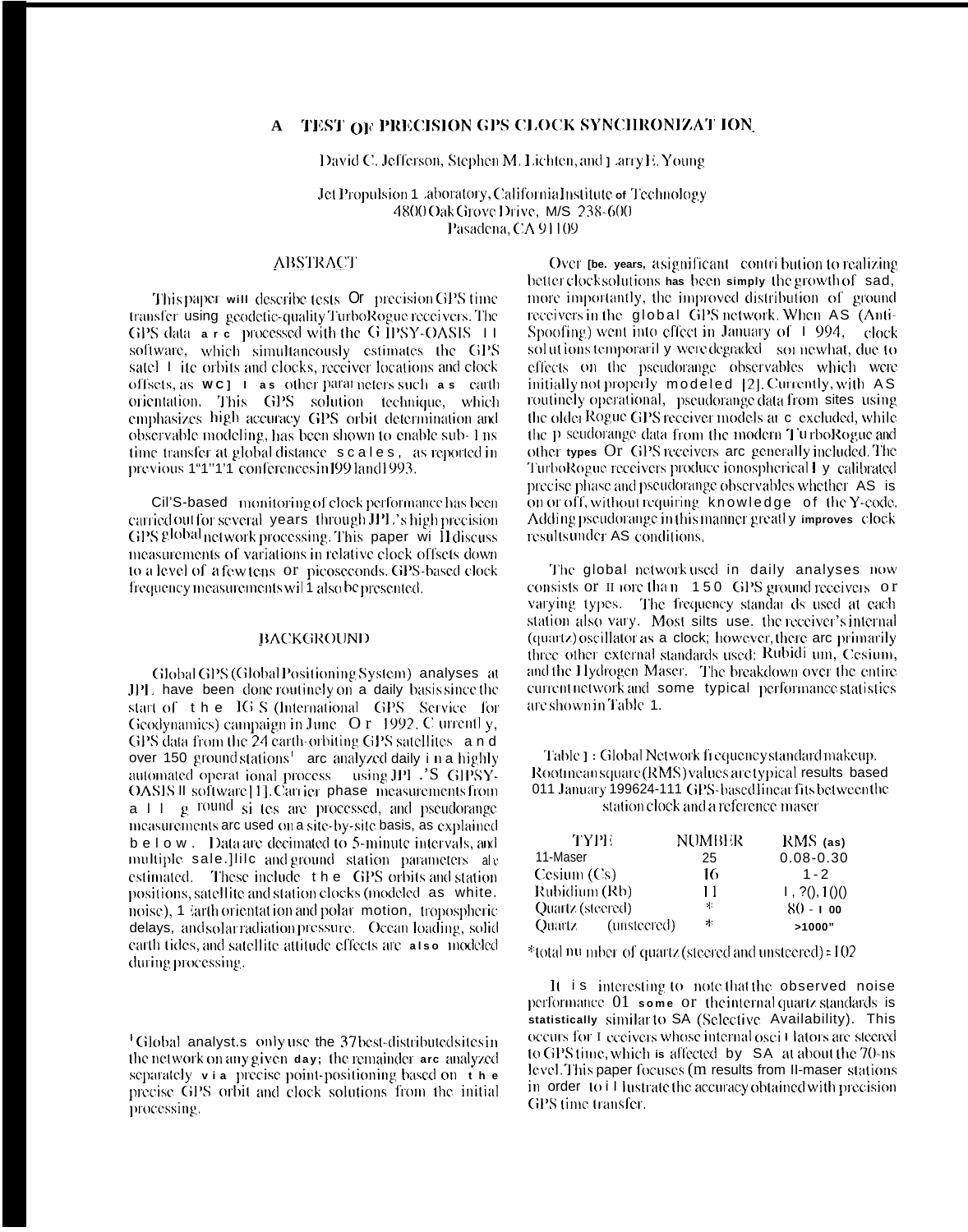#### **RESULTS**

1 figure 1 represents an example Of a typical one-day clink solution between two masers, one of which is used as the reference clock. The stations are located at Wetzell, Germany (WTZR) and Onsala, Sweden (ONSA); this baseline is about 900" Km. Both silts use TurboRogue receivers and therefore, pseudorange data from both were used in the analyses. The clock rate is '231.12' ns/day and the RMS of the residuals about a linear fit is 0.028 ns.



Figure 1: 24-hour H-Maser clock comparison with GPS. The rms about a linear fit is ().(28 ns.

The set of illustrations in Figure 2 shows a similar example of relative clock calibration with the precision GPS technique, but over a longer period or 72 hours, and overmuchlonger baselines which range from about 2,800 to 12,100" Km. The three stations used in these plots again employ TurboRogue receivers and are located at Tidbinbilla, Australia (TII-)2); Algonquin Park, Ontario Canada (ALGO); and Pietown, New Mexico, USA (PIE1).

Three individual daily solutions were combined (for April 15-17, 1996; dotted tines indicate the day boundaries) and, as shown, the. daily rates agree from one day to the next to within I ns/day (with one exception where a change of 1.6 ns/day over one day was measured), exemplifying the consistency of the GPS results and stability of the masers from day to day.



Figure 2a-c: 72-hour H-Maser clock comparisons with GPS. In Fig. 2a, the RMS about the three daily linear fits are  $(0.062, (0.159, and 0.088ns; in Fig. 2b)$  they are ().111, ().()77, and ().146 ns; in Fig. 2c they are ().1 53, 0.1 80, and 0.128 ns.

Figure 3 represents  $\pm$  h  $\pm$  combined stability of the GPS technique and masers over the same 72-hour period. For each maser pair shown in Fig ure 2 above, a linear fit is done to the entire 3-day clock solution, and the respective residuals are plotted. The sub-ns residuals achieved over three days are indicative Of the precision of the GPS technique as well as the relative stability Of the masers.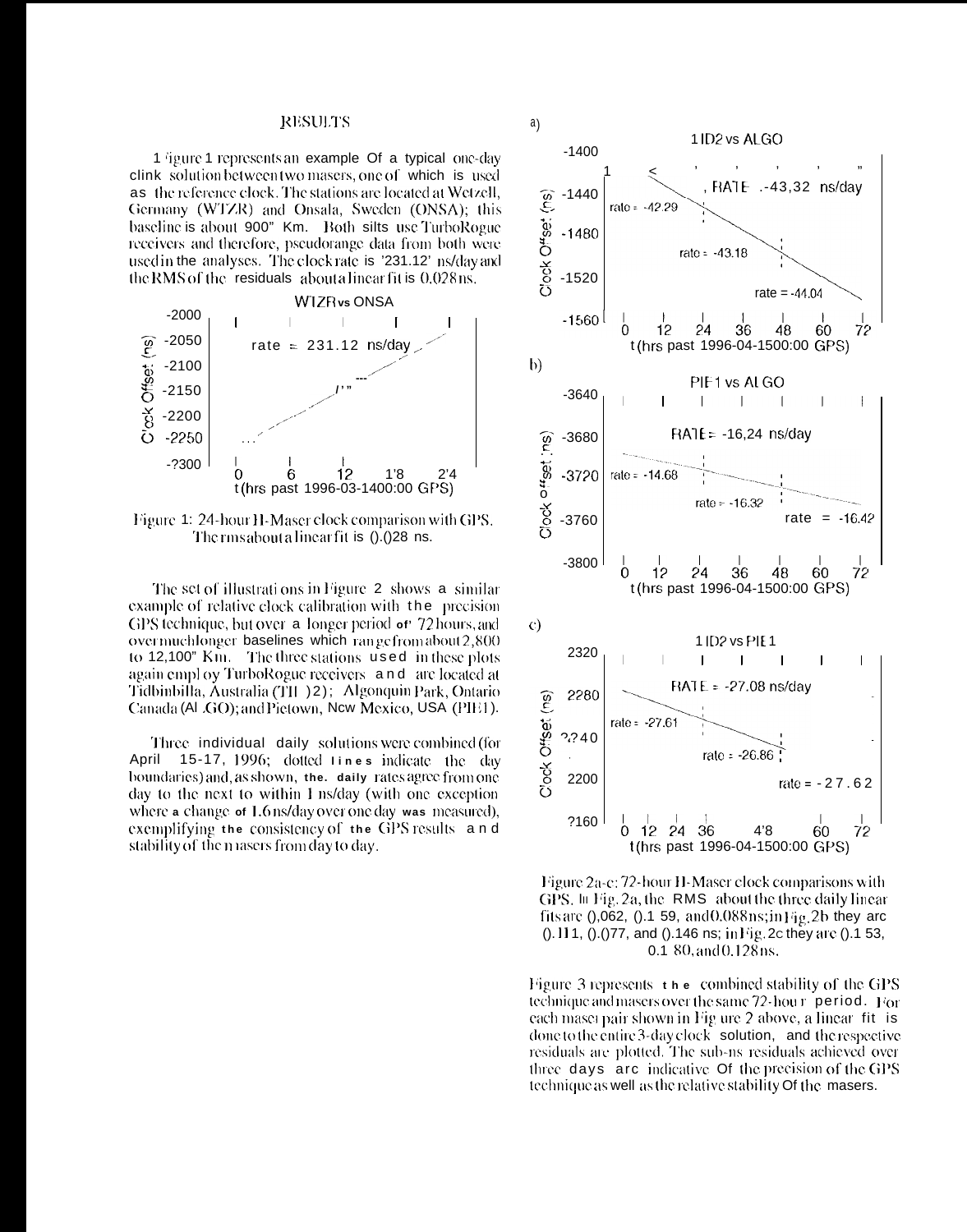

Figure 3a-c: 72-hour }1-Maser linear fit residuals

The plots in Figure 4 show statistical behavior Of the GPS clock solutions over a variety of timescales. The Allan deviation  $(\sigma_v)$  of each baseline pair clock solution is shown, after removal Of a linear drift. It is apparent that the typical noise floor of the combined GPS time transfer plus a pair Of masers is between  $4 \times 10^{15}$  and  $9 \times 10^{15}$ occurring between  $\tau$  values of  $10'$  and  $10'$  seconds.



Figure 4a-c: 72-hour H-Maser Allan deviation

# **ERROR ANALYSIS**

The accuracy of the chained clock solutions depends on a number of error components. These can include measurement noise, GPS signal multipath at the silt, error in the satellite orbit, uncalibrated tropospheric delay, and instrumental delay. Figure 5 below is an estimate Of the GPS noise component due to instrumental delay variations. The AI lan deviation for  $a \neq 0$  day (January 3-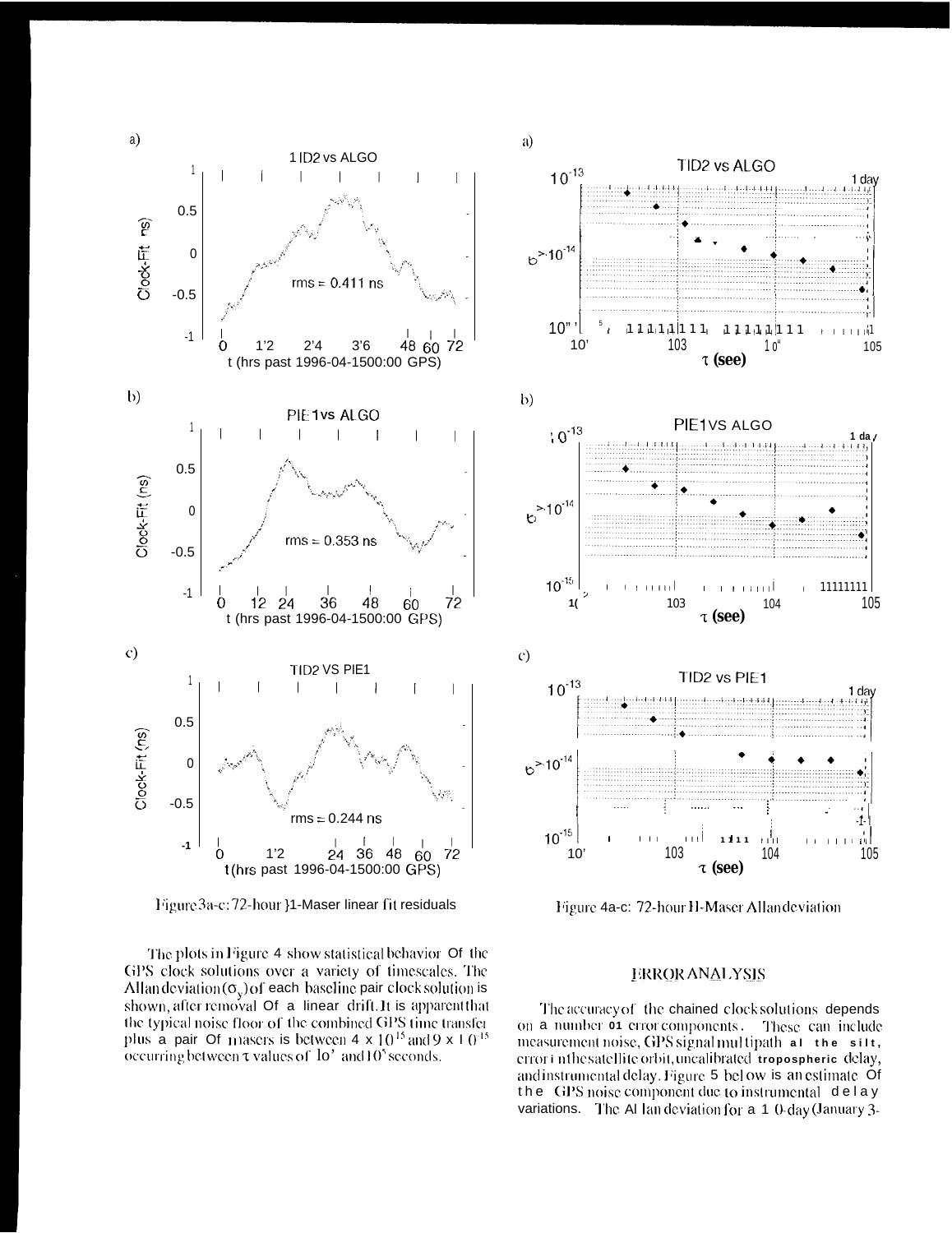12, 1 996) clock solut ion between two receivers at the same exact location is shown. One of these receivers, CANB, is of the older Rogue type, and consequently, its pseudorange data were not included. As both of these receivers are connected to the same GPS antenna and use the same  $H_1$  maser, all errors from  $\mathbf s$  ale. Ili[c orbits, atmosphere, geodetic parameters, and the maser itself are effectively canceled, and effects from receiver noise and from multipath arc large.ly climinated as well. What remains is noise ducto different changes ininstrumental delays in the two receivers. The observed GPS measurement noise under these conditions is shown to be just  $\mu$  (iii) (iii)  $\frac{1}{2}$  s x 10  $\frac{1}{2}$  for a  $\tau$  of about 300.() (i) 0 seconds.



1 jieure 5: 1 ()-day Allandeviation of GPS data for a "zerobaseline" case. Maser noise dots notcontribute to plot.

Global GPS estimation is a powerful tool for moni toring relative clock variations between different time standards. While the capability to determine absolute clock offsets is desirable. (his requires exacting calibrations for al 1 cable and hardware component delays in the receiver, and bet ween the output of the clock or t i ming device and the output of the GP'S receiver. At the present time we have evaluated performance for using GPS to perform a different, but still useful function: namely, the monitoring of clock or 1 i me standard stability and frequency changes through relative clock and frequency offset est imat ion. Such a function is extremely important at observatories and space.crail tracking facilities, such as the NASA/JPL 1 Deep Space Network, where high levels of performance of very high accuracy time standards (such as hydrogen masers) are essent ial. In addition, GPS can be used to make comparative measurements between different time standards. The accuracy of the GPS technique for measuring relative clock offsets and stabilities can be inferred from statistics of Cil'S-based clock solutions for time standards which are known (or believed) to be very stable. In addition, certain errors or instability levels can be calculated analytically. Ia the following section, wc provide approximate error budgets for GPS estimation 01 clock variations over t wo different time regimes: 1,000sec, and  $10(0,000)$  sec, corresponding to slightly more than 15 minutes and slightly more than one day.

The highest accuracy method for GPS-based estimat<sub>ion</sub> Of clock offsets requires that precision models for GPS observables be utilized and that high accur acy estimation techniques be employed. This type Of analysis at JPL dales from the mid-1 980s, and most recently daily J 1'1, GPS solutions have achieved accuracy of better than 1 cm globally for ground coordinate estimates, and accuracy of better than 15 cm for GPS orbits [1]. These solutions are produced every day all JPI, and the analysis is highly automated. The transmitter and receiver clocks, along with other parameters such as tropospheric path delays. Earthorientation, and GPS phase biases, are also determined. Independent tests have repeatedly confirmed that the overall system accuracy is extremely good. An error breakdown for system performance can be<br>analytically calculated. These calculations have been done and have been shows to be consistent wilb other measures of accuracy involving independent comparisons with non-GPS techniques for the orbit, atmospheric and geodetic parameters which are estimated along with the clock parameters. For instance, GPS satellite positions have been independently measured with laser ranging; troposphere delays have been independently measured with water vapor radiometers; and geodetic parameters have bcca independently measured with laser ranging and very long baseline interferometry.

A 15-cm GPS orbit error projects to a differential range error of slightly less than 5 cm (about 0.15 ns) for two silts separated by the diameter Of the Earth. Because the stati on clock estimate is actually based on an average of data from 8 GPS sate.1 1 ites, and since other parameters are also being estimated simultaneously one would expect that the actual station clock error from these. orbit errors would be less. Figure 6 shews error budgets for the 1,000-" sec and 1 00,000-sec t ime interval cases. We adopt the 0.15 ns value as a conservative estimate of GPS-based ground clock error from orbit effects. Such orbit-related effects, however, arc manifested only after some lime comparable to the (i I'S orbital period has passed, since over very short times these orbit errors would be highly correlated, appearing as a bias and therefore not observable over short time intervals for relative clock estimates. 1 lence the plot shows nearly zero orbital effect for the short time interval case  $(1,000)$  see) and 0.15 ns for the 100,000 time interval case.

Other errors included in the plot are: troposphere highfrequency "noise" (from atmospheric fluctuations) and systematic a oposphere mismodeling, the latter affecting the accuracy of the troposphere parameters estimated in the GI 'S analysis; cable and receiver instabil ties (from temperature variations, for instance), which are important primarily for longer lime intervals (greater than 12 hrs); and multipath, which is known to add a few mm of error